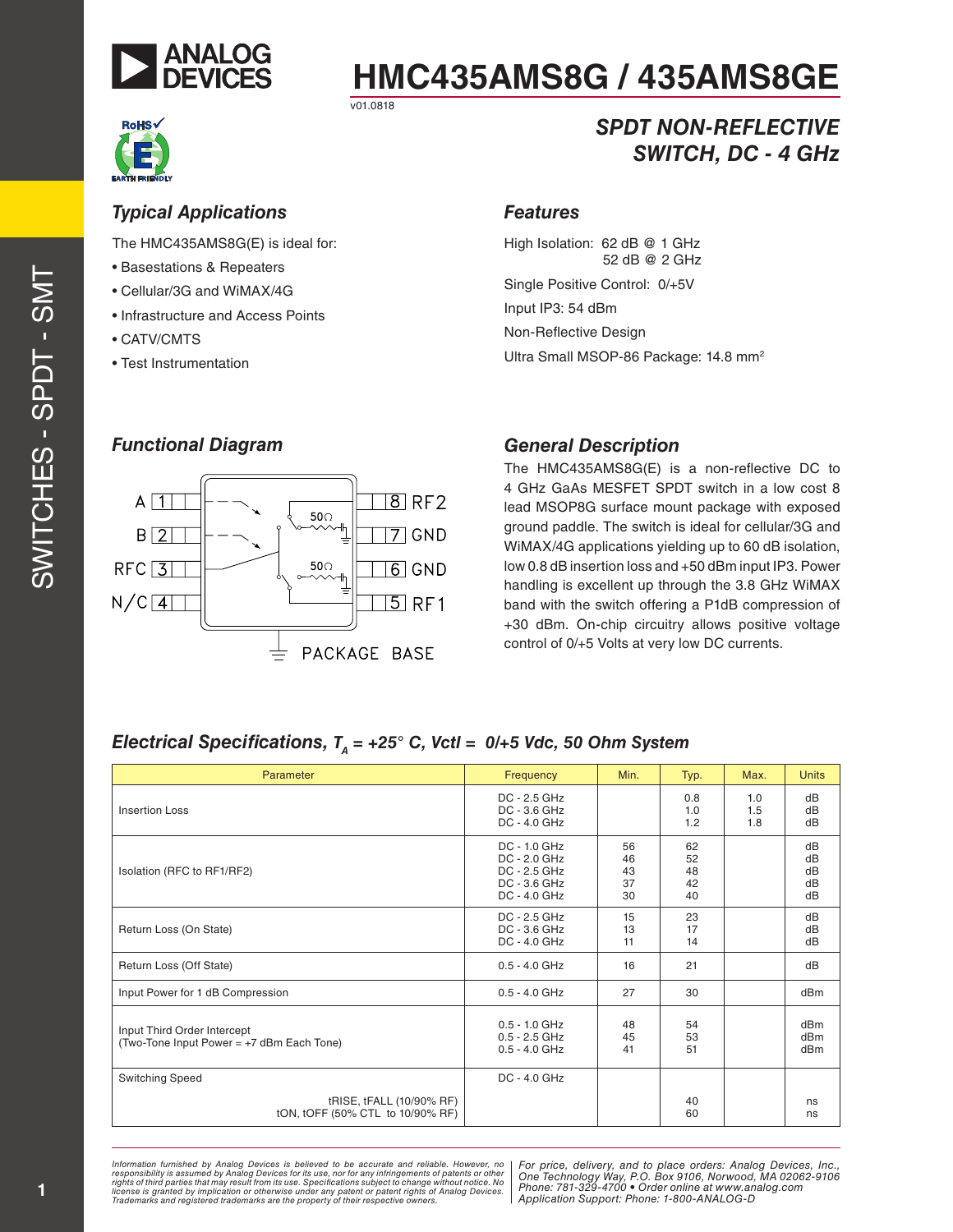

### *SPDT NON-REFLECTIVE SWITCH, DC - 4 GHz*



v01.0818

*Isolation Between Ports RFC and RF1 / RF2*









*Isolation Between Ports RF1 and RF2*





*For price, delivery, and to place orders: Analog Devices, Inc., One Technology Way, P.O. Box 9106, Norwood, MA 02062-9106 Phone: 781-329-4700 • Order online at www.analog.com Application Support: Phone: 1-800-ANALOG-D*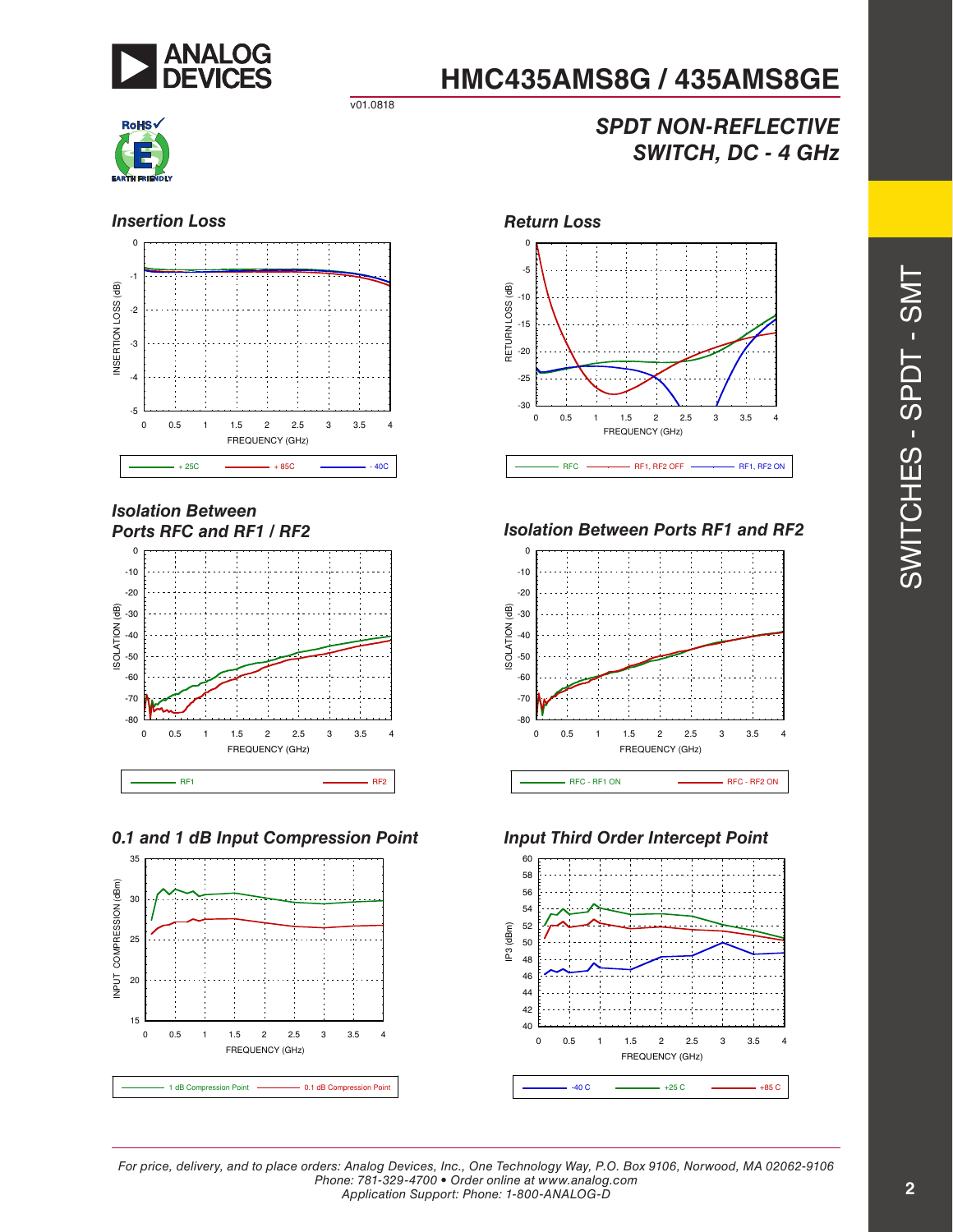

v01.0818



#### *Absolute Maximum Ratings*

| <b>Control Voltage Range</b>                                                                                        | $-0.5$ to $+7.5$ Vdc     |
|---------------------------------------------------------------------------------------------------------------------|--------------------------|
| $RF$ Input Power Vctl = $0/+5V$                                                                                     | $+31$ dBm                |
| RF1, RF2 Termination                                                                                                | $+26$ dBm                |
| <b>Junction Temperature</b>                                                                                         | 150 °C                   |
| Insertion Loss Path - (channel to ground)<br>Continuous Pdiss (T = $85^{\circ}$ C)<br>(derate 13 mW/°C above 85 °C) | 0.86W                    |
| <b>Thermal Resistance</b>                                                                                           | 75 °C/W                  |
| Termination Path - (channel to ground)<br>Continuous Pdiss (T = $85^{\circ}$ C)<br>(derate 6.5 mW/°C above 85 °C)   | 0.42 W                   |
| <b>Thermal Resistance</b>                                                                                           | 153 °C/W                 |
| <b>Storage Temperature</b>                                                                                          | -65 to +150 $^{\circ}$ C |
| <b>Operating Temperature</b>                                                                                        | $-40$ to $+85$ °C        |
| <b>ESD Sensitivity (HBM)</b>                                                                                        | Class 1A                 |

### *SPDT NON-REFLECTIVE SWITCH, DC - 4 GHz*

#### *Control Voltages*

\*Control Input Tolerances are ± 0.2 Vdc

| <b>State</b> | Bias Condition*             |  |
|--------------|-----------------------------|--|
| Low          | 0 Vdc @ 5 µA Typical        |  |
| High         | $+5.0$ Vdc $@$ 5 µA Typical |  |

#### *Truth Table*

| <b>Control Input</b> |      | <b>Signal Path State</b> |
|----------------------|------|--------------------------|
|                      |      | RFC to:                  |
| Low                  | High | RF <sub>1</sub>          |
| High                 | Low  | RF <sub>2</sub>          |

DC blocks are required at ports RFC, RF1, RF2.

Do not operate continuously at RF power input greater than 1 dB compression and do not "**Hot Switch**" power levels greater than  $+24$  dBm (control =  $0/+5$  Vdc).



ELECTROSTATIC SENSITIVE DEVICE OBSERVE HANDLING PRECAUTIONS

### *Outline Drawing*



*For price, delivery, and to place orders: Analog Devices, Inc., One Technology Way, P.O. Box 9106, Norwood, MA 02062-9106 Phone: 781-329-4700 • Order online at www.analog.com Application Support: Phone: 1-800-ANALOG-D*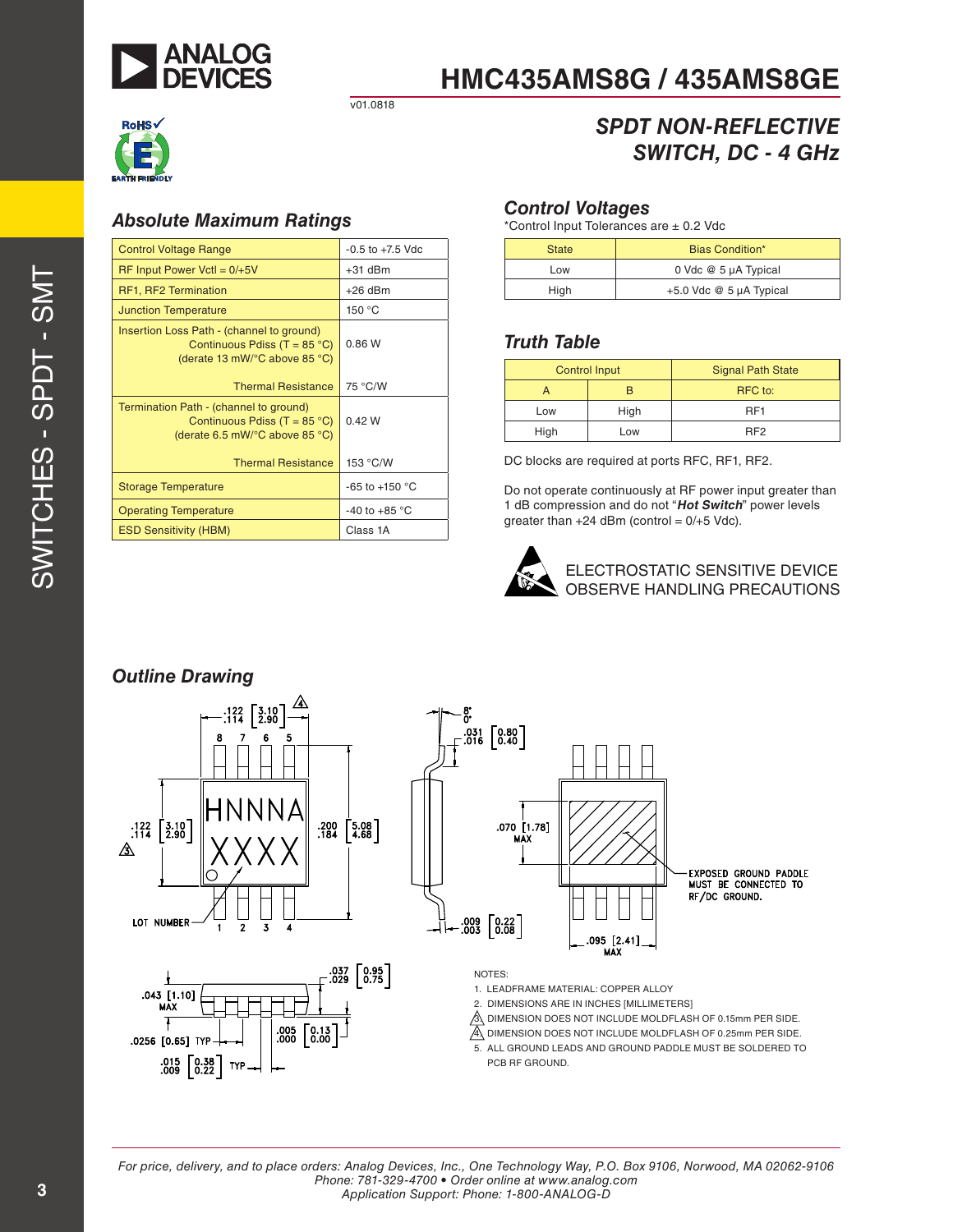

v01.0818



### *SPDT NON-REFLECTIVE SWITCH, DC - 4 GHz*

#### *Package Information*

| <b>Part Number</b> | Package Body Material                              | <b>Lead Finish</b> | <b>MSL Rating</b>     | Package Marking <sup>[3]</sup> |
|--------------------|----------------------------------------------------|--------------------|-----------------------|--------------------------------|
| HMC435AMS8G        | Low Stress Injection Molded Plastic                | Sn/Pb Solder       | $MSL3$ <sup>[1]</sup> | <b>H435A</b><br><b>XXXX</b>    |
| HMC435AMS8GE       | RoHS-compliant Low Stress Injection Molded Plastic | 100% matte Sn      | $MSL3^{[2]}$          | H435A<br><b>XXXX</b>           |

[1] Max peak reflow temperature of 235 °C

[2] Max peak reflow temperature of 260 °C

[3] 4-Digit lot number XXXX

#### *Pin Descriptions*

| <b>Pin Number</b> | <b>Function</b> | <b>Description</b>                                                                                                                          | <b>Interface Schematic</b> |
|-------------------|-----------------|---------------------------------------------------------------------------------------------------------------------------------------------|----------------------------|
|                   | A               | See truth and control voltage tables.                                                                                                       |                            |
| 2                 | B               | See truth and control voltage tables.                                                                                                       |                            |
| 3, 5, 8           | RFC, RF1, RF2   | These pins are DC coupled and matched to 50 Ohms.<br>Blocking capacitors are required.                                                      |                            |
| 4                 | N/C             | This pin is not connected internally; however, all<br>data shown herein was measured with this pin<br>connected to RF/DC ground externally. |                            |
| 6, 7              | <b>GND</b>      | Package bottom has exposed metal paddle that must be<br>connected to PCB RF ground as well.                                                 | $\circ$ GND                |